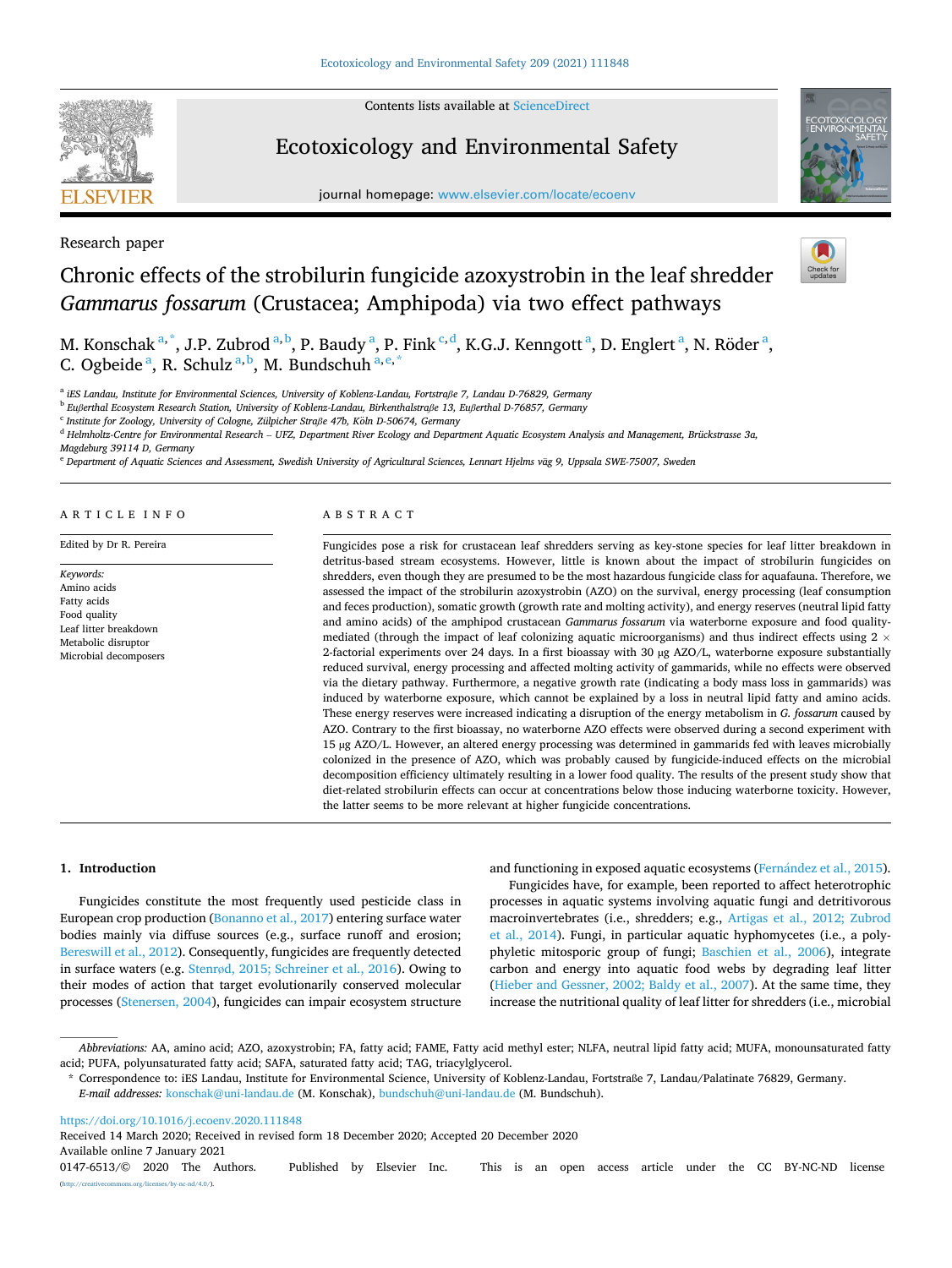conditioning; e.g., Bärlocher and Kendrick, 1975b; Graça et al., 1993). The fine particulate organic matter ultimately produced by leaf shredding invertebrates (i.e., feces) serves as food source for collectors ([Bundschuh and McKie, 2016\)](#page-7-0). Moreover, shredders are an important prey, for instance, for fish ([MacNeil et al., 1999\)](#page-8-0). Waterborne fungicide exposure at environmentally relevant concentrations can induce detrimental effects in shredders (e.g., [Kunz et al., 2017; Zubrod et al., 2017](#page-7-0)). Fungicides may also interfere with aquatic fungi colonizing leaves ultimately changing the quality of leaves as food for shredders, impacting their physiology (i.e., dietary pathway; *sensu* [Zubrod et al., 2015c](#page-8-0)).

Amongst fungicide classes, strobilurins are of particular concern for aquatic invertebrates: firstly, they dominate, along with triazole fungicides, the global fungicide sales [\(Oliver and Hewitt, 2014](#page-8-0)), indicating intensive use and likely frequent exposure of aquatic ecosystems (see for detailed description of physical-chemical properties and exposure [Zubrod et al., 2019\)](#page-8-0). Secondly, due to their mode of action (inhibition of the mitochondrial respiratory chain; [Bartlett et al., 2002](#page-7-0)), strobilurins are highly toxic to a broad range of non-target organisms and, hence, pose a high risk for aquatic ecosystems qualifying strobilurins as one of the most hazardous fungicide classes ([Zubrod et al., 2019\)](#page-8-0). Despite these risks, knowledge on waterborne and dietary effect pathways of strobilurins in heterotrophic systems is scarce.

To address this knowledge gap, we assessed survival and sublethal effects on the amphipod *Gammarus fossarum* over 24 days of exposure to the model strobilurin azoxystrobin (AZO) through waterborne and dietary pathways and their combination using a  $2 \times 2$  factorial design. *G. fossarum* was selected as model shredder, since this species constitutes a key leaf-shredder in low-order streams of the Northern Hemisphere ([Piscart et al., 2009\)](#page-8-0). Furthermore, *Gammarus* spp. are valuable test organisms for the effect assessment of pollutants, because they are highly susceptible to chemical stressors, various ecotoxicologically relevant endpoints (physiological and behavioral responses) can be quantified and they are easy to handle in the laboratory [\(Kunz et al.,](#page-7-0)  [2010\)](#page-7-0). As chemical stress can disturb the energy balance of invertebrates ([Sokolova et al., 2012\)](#page-8-0), energy processing (leaf consumption and feces production), somatic growth (measured by growth rate and molting activity), and energy reserves (fatty and amino acids, i.e., FAs and AAs) of *G. fossarum* were quantified. To document AZO-induced alterations of the microorganism-mediated food quality for gammarids, ultimately resulting in changes in assimilation (indicated by the difference in food intake and excretion) and somatic growth ([Zubrod et al., 2015c](#page-8-0)), fungal biomass, bacterial density and FAs of leaves were analyzed.

We expected that waterborne AZO exposure would cause higher effects on energy processing, somatic growth, and energy reserves (i.e., FAs and AAs) of gammarids compared to exposure via the dietary pathway. This hypothesis is based on previous studies suggesting that waterborne fungicide exposure triggers detoxification mechanisms, ultimately disrupting the organisms' energy homeostasis. Fungicideinduced changes in food quality (diet-related fungicide effects), in contrast, affect the food assimilation of shredders but do not induce energy-intensive stress responses ([Zubrod et al., 2015c; Feckler et al.,](#page-8-0)  [2016\)](#page-8-0). When both pathways act jointly, we expected additive actions (i. e., no interaction effects) for all measured endpoints as observed for an organic fungicide mixture (cf. [Zubrod et al., 2015c](#page-8-0)). We present and discuss our results separated for the effects of the two experiments employing different concentrations of the fungicide azoxystrobin.

# **2. Material and methods**

# *2.1. Experimental design and test substance*

Bioassays were performed in July and November 2016 with 30 and 15 μg AZO/L, respectively, and followed established protocols for examination of long-term pesticide effects in gammarids over 24 days (i.e., with control mortality *<* 20%) under laboratory conditions (cf. [Zubrod](#page-8-0)  [et al., 2015b, 2015c\)](#page-8-0). The factorial design consisted of four treatments

where the amphipod was either subjected to an AZO-free control, waterborne AZO exposure (i.e., Water), leaves microbially colonized in the presence of AZO (i.e., Diet) or a combination of both effect pathways (i.e., Combined; see [Konschak et al., 2020](#page-7-0) for a schematic representation of the test design). The first bioassay, which assessed 30 μg AZO/L, was performed with 48 replicates per treatment. This concentration was selected as it induces adverse effects in aquatic invertebrates [\(Zafar](#page-8-0)  [et al., 2012; van Wijngaarden et al., 2014](#page-8-0)) and these levels have been reported in European surface waters (see [Berenzen et al., 2005\)](#page-7-0). Due to high mortality during the first bioassay, a second bioassay was performed with a lower concentration (i.e., 15 μg/L) and a higher replication  $(n = 60)$  examining sublethal effects in gammarids. To obtain the respective AZO concentration, stock solutions were prepared by diluting the commercially available product Ortiva (Syngenta Agro GmbH, Basel, Switzerland) in the respective test medium (see below), which made the use of further solvents redundant.

# *2.2. Sources of leaves, microorganisms and gammarids*

In October 2015, leaves of black alder (*Alnus glutinosa*) were collected before abscission from trees near Landau, Germany (49◦20′ N; 8°09'E) and stored at −20 °C. Before starting the microbial conditioning of leaves serving as food during each bioassay, leaves were defrosted and filled in mesh bags (mesh size  $\sim$ 1 mm). They were subsequently deployed for 2 weeks in the stream Rodenbach, Germany (49◦33′ N; 8◦02′ E) upstream of agricultural activities and settlements to obtain a substrate with a near-natural microbial community. In the laboratory, the leaves were mixed with uncolonized black alder leaves in a stainlesssteel container filled with 30 L of a nutrient medium (i.e., conditioning medium; [Dang et al., 2005\)](#page-7-0). Leaves were kept at  $16 \pm 1$  °C under continuous aeration and in total darkness (i.e., laboratory conditions). After 2 weeks, they were used as microbial inoculum for leaf conditioning.

As per [Zubrod et al. \(2010\),](#page-8-0) gammarids were collected in the stream Hainbach, Germany (49◦14′ N; 8◦03′ E) upstream of agricultural actives and settlements, 1 week before starting each bioassay and subsequently separated into different size classes in the laboratory (cf. [Franke, 1977](#page-7-0)). To reduce the within-treatment variability, only males (identified by its precopula position) with no acanthocephalan infestation (identified by red spots in the pereon or pleon) and a cephalothorax length of 1.2 – 1.6 mm were used during the bioassay with 30 µg AZO/L. However, both males and females had to be used for the second bioassay in November 2016 since gammarids were not found in precopula pairs due to their reproductive resting period ([Becker et al., 2013\)](#page-7-0). In the laboratory, animals were fed *ad libitum* with conditioned black alder leaves and stepwise acclimatized to a culture medium (SAM-5S, [Borgmann, 1996\)](#page-7-0) over 7 days.

# *2.3. Long-term feeding bioassay*

Since the present study followed established protocols, the experimental setup is reported in detail elsewhere and therefore only briefly described here [\(Zubrod et al., 2015b, 2015c\)](#page-8-0). For each bioassay, leaf strips were cut from uncolonized black alder leaves. Leaf strips were subsequently conditioned in 15-L aquaria filled with 12 L conditioning medium and 50 – 60 g (wet weight) of the microbial inoculum (see above) for 12 days under laboratory conditions in the absence or presence of the respective AZO concentration. Four independent leaf conditioning phases were started at 6-day intervals, to guarantee *ad libitum*  feeding with freshly conditioned food over the entire experimental period. For the first bioassay, two aquaria with 180 leaf strips and 60 g (wet weight) microbial inoculum each per treatment were used for every conditioning phase. During the second bioassay, the higher number of replicates required a higher amount of food, leading to three aquaria with 150 leaf strips and 50 g microbial inoculum each. In each conditioning phase, the medium (with the respective fungicide concentration)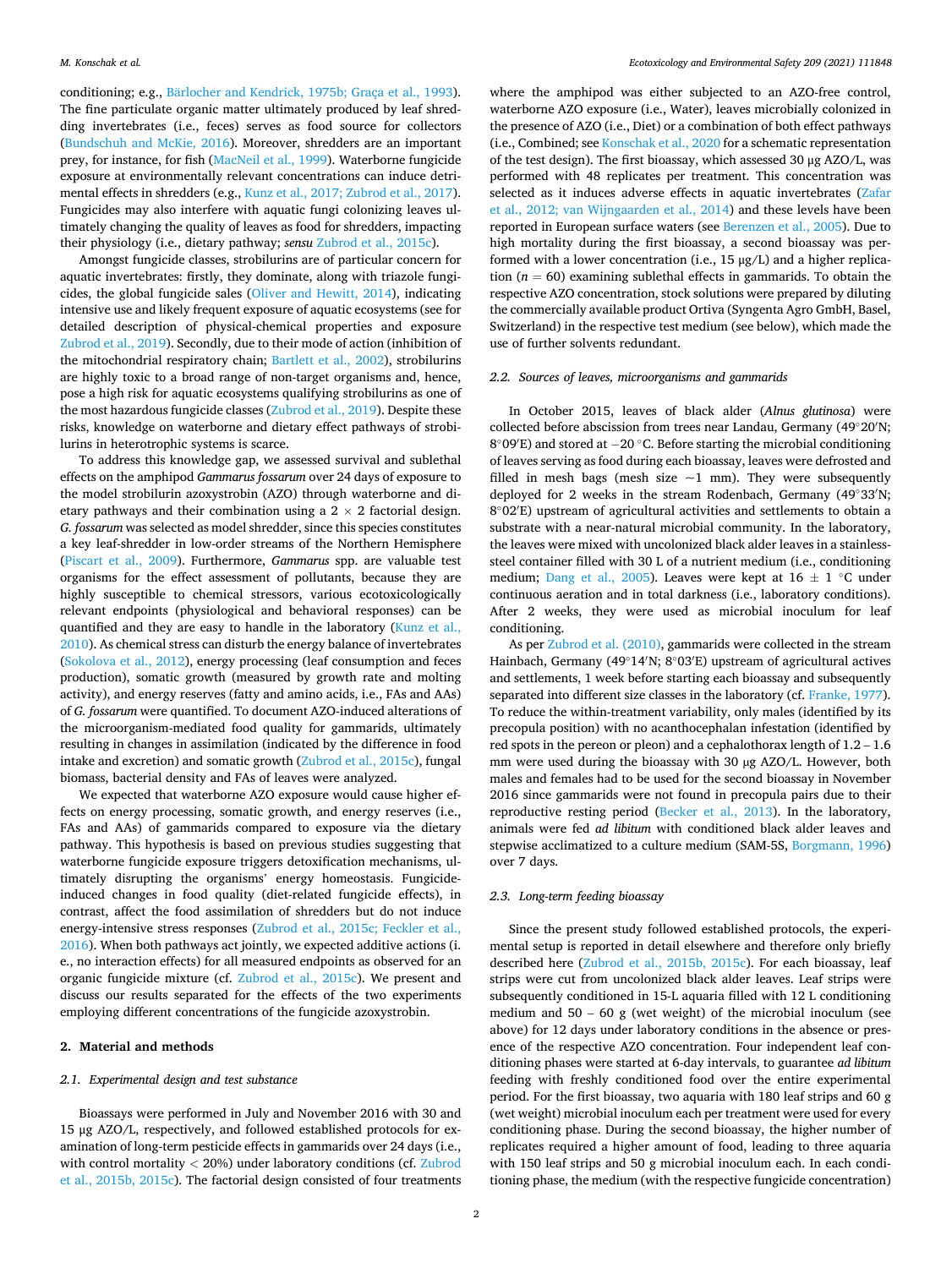was renewed every 3 days to ensure a chronic fungicide exposure. After 12 days, three pairs of two leaf discs originating from three different leaf strips were cut and introduced into the bioassay. Additionally, leaf strips and discs were preserved for fatty acid and microbial analyses, respectively.

Each replicate consisted of a 250-mL glass beaker containing 200 mL of SAM-5S, a cylindrical and rectangular mesh cage made from stainless steel mesh screen (mesh size  $= 0.5$  mm). One gammarid and three leaf discs originating from three different strips were kept in the cylindrical cage. The remaining three leaf discs from the same three leaf strips were deployed in the rectangular stainless-steel mesh cage and were used to determine microbial and handling-related leaf mass losses. A watch glass protected the leaf discs in the rectangular cage against potential interactions with the feces of gammarids (see [Zubrod et al., 2015b](#page-8-0) for a schematic representation of a replicate). Every 3 days, SAM-5S with the respective AZO concentration were renewed. At the same time, molting and dead organisms were recorded and removed from the test. The 3-day old SAM-5S was filtered through a pre-weighed glass fiber filter (GF/6, Whatman, Dassel, Germany) to quantify feces produced by *G. fossarum* (see for handling details of the filters [Zubrod et al., 2015b](#page-8-0)). Every 6 days, gammarids were provided with freshly conditioned leaf discs and the leaf disc remains were removed. Leaf disc remains as well as filters were dried at 60 ◦C and weighed to the nearest 0.01 mg. At the end of the bioassay, surviving animals were shock-frozen using liquid nitrogen and stored at − 80 ◦C before being lyophilized and weighed to the nearest 0.01 mg.

# *2.4. Microbial analyses*

Ergosterol, a proxy for fungal biomass ([Gessner, 2005\)](#page-7-0), and bacterial density were analyzed. After each microbial leaf conditioning phase, five leaf strips of each aquarium (in total 24 and 35 samples, respectively) were stored at −20 °C for ergosterol analysis and three leaf discs per replicate ( $\emptyset = 16$  mm) were stored at 4 °C (in a 2% formaldehyde/0.1% sodium pyrophosphate solution) for the quantification of bacterial densities.

As per [Gessner and Schmitt \(1996\),](#page-7-0) ergosterol was separated and concentrated using solid-phase extraction (Sep-Pak® Vac RC tC18 500 mg sorbent, Waters, Milford, US-MA). Extracts were measured by high-performance liquid chromatography with UV–visible detection (1200 Series, Agilent Technologies, Santa Clara, US-CA) using a LiChrospher® 100 RP-18 column (250 mm  $\times$  4.6 mm, particle size 5 µm, Merck Millipore, Billerica, US-MA). Ergosterol concentrations were determined via external standard calibration and normalized to leaf dry mass.

Following [Buesing \(2005\),](#page-7-0) bacteria cells were detached from the leaf discs via ultrasonication and stained by SYBR® Green II (Molecular Probes, Eugene, US-OR). Cell numbers were determined by taking 20 digital photographs via a fluorescence microscope in combination with the software AxioVision (Axio Scope.A1, AxioCam MRm and AxioVision Rel. 4.8, Carl Zeiss MicroImaging, Jena, Germany) and extrapolating the number of cells to the total sample volume. Cell numbers were normalized to leaf dry mass of three additional leaf discs per sample from the same leaf strips, which were dried at 60 ◦C and weighed to the nearest 0.01 mg.

# *2.5. Fatty acid analyses*

Triacylglycerol (TAG) fatty acids (i.e., neutral lipid fatty acids, NLFAs), which represent the major energy reserves in invertebrates ([Azeez et al., 2014](#page-7-0)), were analyzed to shed light on implications of *Gammarus* physiology. Therefore, six and ten gammarids per treatment for the first and second bioassay, respectively, were lyophilized and weighed as described above. According to [Konschak et al. \(2020\)](#page-7-0), gammarids were homogenized, a TAG with deuterated 18:0 FAs (Tristearin-D105, Larodan, Solna, Sweden) serving as internal standard was added and the homogenate was stored in a chloroform/methanol/water mixture overnight at 4 ◦C. TAGs were separated and concentrated by eluting 4 mL of chloroform through a solid phase extraction column (Chromabond® easy polypropylene columns, Macherey-Nagel, Düren, Germany) and NLFAs were transesterified using trimethylsulfonium hydroxide (Sigma-Aldrich, St. Louis, US-MO; for more details, see [Kon](#page-7-0)[schak et al., 2020](#page-7-0)). Fatty acid methyl esters (FAMEs) were determined via gas chromatography (GC; CP-3800, Varian, Palo Alto, US-CA) with flame ionization detector (FID), a DB-225 GC column (30 m, ID 0.25 mm, film thickness 0.25 µm, J&W Scientific, Agilent Technologies, Santa Clara, US-CA; cf. [Fink, 2013](#page-7-0)) and nitrogen as carrier gas. FAMEs were identified using retention times of standards (Sigma-Aldrich, St. Louis, US-MO). NLFA concentrations in µg/mL were determined via external standard calibration, blank correction and the recovery rate of the internal standard. Corrected NLFA concentrations were extrapolated to the total sample and normalized to dry mass of the gammarid (i.e., µg/mg).

Since effects on the energy processing of gammarids via the dietary pathway were observed at 15 µg AZO/L, total FAs of leaves (40 mg leaf dry mass per aquarium; in total 24 samples) were analyzed as proxy for alterations in the microbial conditioning process [\(Torres-Ruiz and Wehr,](#page-8-0)  [2010\)](#page-8-0), indicating changes in the food quality ([Zubrod et al., 2015a](#page-8-0)). Therefore, leaves were lyophilized, manually crushed and weighed as described above. The derivatization of FAs to FAMEs via 3 N methanolic HCl (Sigma-Aldrich, St. Louis, US-MO) and the subsequent liquid-liquid extraction of FAMEs using isohexane was performed according to [Fink](#page-7-0)  [\(2013\),](#page-7-0) since the method improved the purification of the analyzed samples compared to the rapid transesterification of FAs to FAMEs with trimethylsulfonium hydroxide. FAMEs were analyzed and FAs in µg/mg leaf dry mass were quantified as described above.

# *2.6. Amino acid analyses*

Amino acids of gammarids subjected to 30 µg AZO/L were analyzed as, alongside TAGs, proteins constitute an important energy source for gammarids [\(Hervant et al., 1999\)](#page-7-0). Prior to analyzing AAs via GC-FID, six gammarids per treatment (in total 24 samples) were lyophilized, weighed as described above and manually crushed with a glass pipette. Proteins of gammarids were hydrolyzed to free AAs using 1 mL of 6 N HCl for 24 h at 110 ℃. Afterwards, AAs were quantified via the EZ: Faast™ kit (Amino Acid Analysis of Protein Hydrolysates by GC-FID or GC-NPD, Phenomenex Inc., Torrance, US-CA) as described in detail by [Badawy \(2019\).](#page-7-0) Briefly, a 100 µL aliquot of sample was diluted in a sodium carbonate washing solution and, subsequently, 25 µL of the dilution was added to 100 µL of an internal standard (norvaline). AAs were concentrated and purified via solid-phase extraction followed by AA derivatization using a reagent containing propyl chloroformate. AA derivatives were extracted by using a liquid-liquid extraction step and subsequently measured via GC-FID and a Zebron™ ZB-AAA GC column (component of the EZ:Faast™ kit). Nitrogen was used as carrier gas. AAs were identified and quantified (i.e., using external calibration) via an AA standard mixture, extrapolated to the total sample and normalized to dry mass of the gammarids.

# *2.7. Fungicide analyses*

Nominal AZO concentrations were verified by taking samples from each 15-L aquarium at the start of the conditioning and after 3 days, and by randomly sampling from four replicates per bioassay treatment at day 0, 3, 6, 9, 12, 15, 18 and 21. Samples were preserved at −20 °C until analysis. AZO concentrations were determined via ultra-highperformance liquid chromatography-mass spectrometry (UHPLC-MS; Thermo Fisher Scientific, Bremen, Germany) and external matrixaligned standard calibration (for more details, see [Zubrod et al.,](#page-8-0)  [2015c](#page-8-0)). Since mean measured AZO concentrations did deviate only slightly more than 20% (up to  $+20.2%$ ) in one case from the nominal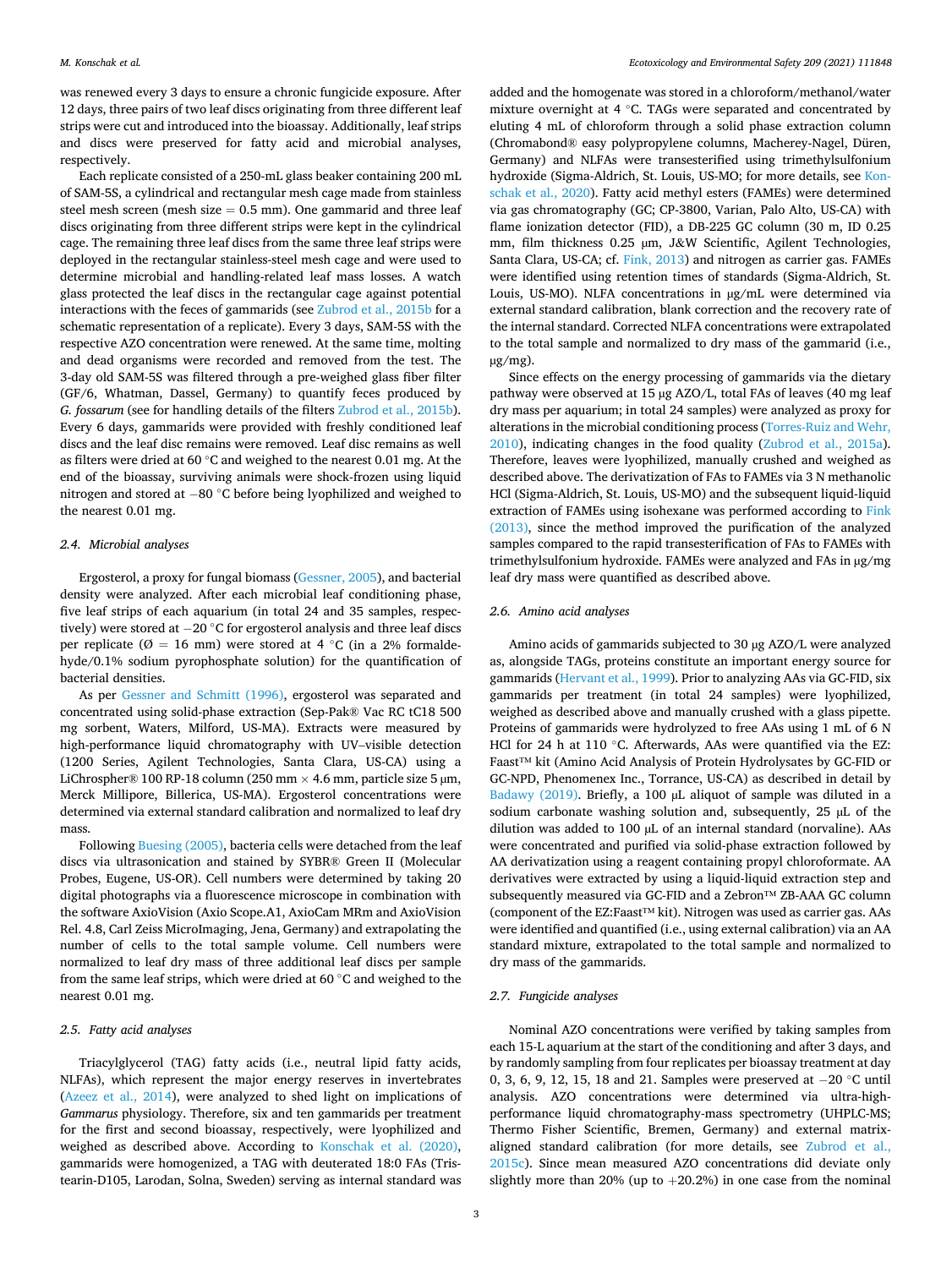# <span id="page-3-0"></span>**Table 1**

Results of likelihood ratio (χ<sup>2</sup> ) tests comparing multilevel models by stepwise adding factorial predictor variables (i.e., *Water*, *Diet* and *Water* × *Diet*) for the respective endpoint of each bioassay (see text for model details). ∆AIC values represent the alteration in model fit to the previous model (negative values indicate an improvement), *p*-values printed in bold indicate a statistically significant impact of the predictor variable on the respective endpoint and Est. (with  $\pm$ 95% CI) and SE representing the parameter estimate (indicating the predictor variable's effect direction) and its standard error, respectively.

| Concentration $(\mu g/L)$ | Endpoint           | Added factorial predictor          | Model          | $\triangle AIC$ | Com-pared to model | $\chi^2$ | <i>p</i> -value | Est. $(\pm 95\% \text{ CI})$ | SE    |
|---------------------------|--------------------|------------------------------------|----------------|-----------------|--------------------|----------|-----------------|------------------------------|-------|
| 30                        | Leaf consumption   |                                    |                |                 |                    |          |                 |                              |       |
|                           |                    | Water                              | 2              | $-33.05$        | 1                  | 35.046   | < 0.001         | $-0.23$ ( $\pm 0.08$ )       | 0.04  |
|                           |                    | $Water + Diet$                     | 3              | 1.82            | $\overline{2}$     | 0.180    | 0.671           |                              |       |
|                           |                    | $Water + Diet + Water \times Diet$ | 4              | 1.31            | 3                  | 0.686    | 0.408           |                              |       |
|                           | Feces production   |                                    |                |                 |                    |          |                 |                              |       |
|                           | (rank transformed) | Water                              | 2              | $-56.84$        | 1                  | 58.844   | < 0.001         | $-129.82 \ (\pm 31.21)$      | 15.85 |
|                           |                    | $Water + Diet$                     | 3              | 1.84            | $\overline{2}$     | 0.160    | 0.689           |                              |       |
|                           |                    | $Water + Diet + Water \times Diet$ | $\overline{4}$ | 1.47            | 3                  | 0.530    | 0.467           |                              |       |
| 15                        | Leaf consumption   | $\overline{\phantom{0}}$           | Ŧ              |                 |                    |          |                 |                              |       |
|                           |                    | Water                              | $\overline{2}$ | $-0.78$         | 1                  | 2.783    | 0.095           |                              |       |
|                           |                    | $Water + Diet$                     | 3              | 1.40            | $\overline{2}$     | 0.603    | 0.438           |                              |       |
|                           |                    | $Water + Diet + Water \times Diet$ | $\overline{4}$ | 1.17            | 3                  | 0.831    | 0.362           |                              |       |
|                           | Feces production   |                                    |                |                 |                    |          |                 |                              |       |
|                           | (log-transformed)  | Water                              | 2              | 0.86            | 1                  | 1.137    | 0.286           |                              |       |
|                           |                    | $Water + Diet$                     | 3              | $-6.49$         | $\overline{2}$     | 8.492    | 0.004           | $0.028 \ (\pm 0.02)$         | 0.01  |
|                           |                    | Water + Diet + Water $\times$ Diet | $\overline{4}$ | 1.17            | 3                  | 0.828    | 0.363           |                              |       |

concentrations (Table S1), nominal concentrations are reported throughout this manuscript.

# *2.8. Calculations and statistics*

The leaf consumption of gammarids and feces production (both in mg/day) were calculated as described by [Zubrod et al. \(2011\)](#page-8-0). The growth rate of *G. fossarum* in µg dry mass gain/day was calculated by subtracting the mean dry mass of 21 and 54 lyophilized gammarids, respectively, at the start of the bioassay with 30 and 15 µg AZO/L from the final dry mass of each animal divided by 24 days. (NL)FAs and AAs were assessed individually as well as in sum as proxy for saturated FAs

(SAFAs), monounsaturated FAs (MUFAs), polyunsaturated FAs (PUFAs) and total AAs, respectively.

Data were visually checked for extreme values by using boxplots with a  $1.5\times$  interquartile range. Consequently, one data point of the feces production and NLFA data set, respectively, was removed each from further analyses. Normality and homoscedasticity of data were tested via Shapiro–Wilk and Levene's test, respectively, as well as using visual inspection.

Two-level hierarchical data (i.e. repeated measures of the leaf consumption and feces production are nested within individual gammarids) were evaluated via multilevel analysis. The full model consisted of the continuous predictor variable *time*, the two-level factorial predictor

# **Table 2**

| ANOVA-tables for all gammarid-related endpoints during the long-term feeding assay with 30 µg AZO/L. All p-values < 0.05 are printed in bold. |  |  |  |
|-----------------------------------------------------------------------------------------------------------------------------------------------|--|--|--|
|-----------------------------------------------------------------------------------------------------------------------------------------------|--|--|--|

| Endpoint            | Factorial predictor | df1          | SS       | MS/R2                    | $F$ -value | <i>p</i> -value | ANOVA type           |
|---------------------|---------------------|--------------|----------|--------------------------|------------|-----------------|----------------------|
| Growth rate         | Water               | $\mathbf{1}$ | 45,016   | $\overline{\phantom{0}}$ | 37.765     | < 0.001         | <sup>a</sup> Two-way |
|                     | Diet                | $\mathbf{1}$ | 1702     |                          | 1.428      | 0.234           | <b>ANOVA</b>         |
|                     | Water $\times$ Diet | $\mathbf{1}$ | 6192     |                          | 5.195      | 0.024           | (rank trans-         |
|                     | Residuals           | 132          | 157,344  |                          |            |                 | formed)              |
| <b>SAFA</b> content | Water               | $\mathbf{1}$ | 10.4     | 10.438                   | 0.373      | 0.548           | Two-way              |
|                     | Diet                | $\mathbf{1}$ | 3.3      | 3.305                    | 0.118      | 0.735           | <b>ANOVA</b>         |
|                     | Water $\times$ Diet | $\mathbf{1}$ | 15.2     | 15.154                   | 0.542      | 0.471           |                      |
|                     | Residuals           | 19           | 531.2    | 27.959                   |            |                 |                      |
| <b>MUFA</b> content | Water               | $\mathbf{1}$ | 16.0     | 16.02                    | 0.218      | 0.646           | Two-way              |
|                     | Diet                | $\mathbf{1}$ | 1.6      | 1.56                     | 0.021      | 0.886           | <b>ANOVA</b>         |
|                     | Water $\times$ Diet | $\mathbf{1}$ | 50.3     | 50.33                    | 0.685      | 0.418           |                      |
|                     | Residuals           | 19           | 1395.9   | 73.47                    |            |                 |                      |
| PUFA content        | Water               | $\mathbf{1}$ | 3.39     | 3.391                    | 0.256      | 0.618           | Two-way              |
|                     | Diet                | $\mathbf{1}$ | 4.15     | 4.151                    | 0.314      | 0.582           | <b>ANOVA</b>         |
|                     | Water $\times$ Diet | $\mathbf{1}$ | 0.65     | 0.649                    | 0.049      | 0.827           |                      |
|                     | Residuals           | 19           | 251.28   | 13.225                   |            |                 |                      |
| NLFA compo-         | Water               | $\mathbf{1}$ | 0.002421 | 0.01090                  | 0.219      | 0.821           | <b>PERMANOVA</b>     |
| sition of           | Diet                | $\mathbf{1}$ | 0.002425 | 0.01092                  | 0.219      | 0.809           | (square root         |
| gammarids           | Water $\times$ Diet | $\mathbf{1}$ | 0.007054 | 0.03176                  | 0.638      | 0.478           | transformed)         |
|                     | Residuals           | 19           | 0.210231 | 0.94643                  |            |                 |                      |
| AA content          | Water               | $\mathbf{1}$ | 12,775   | 12,775                   | 8.917      | 0.007           | Two-way              |
|                     | Diet                | $\mathbf{1}$ | 82       | 82                       | 0.057      | 0.814           | <b>ANOVA</b>         |
|                     | Water $\times$ Diet | $\mathbf{1}$ | 3973     | 3973                     | 2.773      | 0.111           |                      |
|                     | Residuals           | 20           | 28,652   | 1433                     |            |                 |                      |
| AA composition      | Water               | 1            | 0.008694 | 0.27123                  | 8.565      | 0.009           | <b>PERMANOVA</b>     |
| of gammarids        | Diet                | $\mathbf{1}$ | 0.000218 | 0.00679                  | 0.214      | 0.711           | (square root)        |
|                     | Water $\times$ Diet | $\mathbf{1}$ | 0.002842 | 0.08866                  | 2.800      | 0.095           | transformed)         |
|                     | Residuals           | 20           | 0.020301 | 0.63332                  |            |                 |                      |

<sup>a</sup> Due to unbalanced data, Type II instead of Type I sums of squares were used ([Langsrud, 2003](#page-7-0)).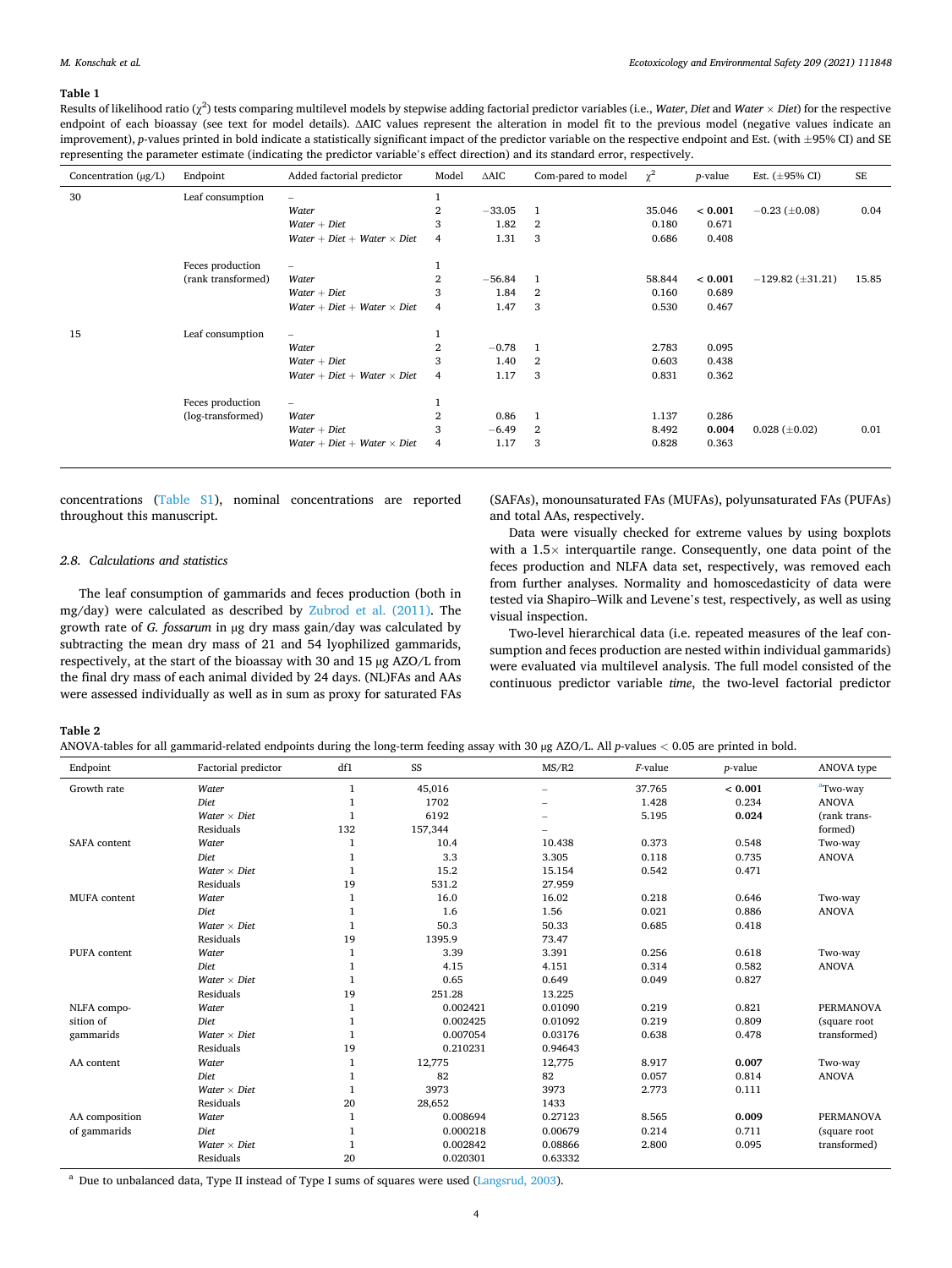*Ecotoxicology and Environmental Safety 209 (2021) 111848*

# <span id="page-4-0"></span>**Table 3**

ANOVA-tables for all gammarid-related endpoints during the long-term feeding assay with 15 µg AZO/L.

| Endpoint     | Factorial predictor | df1 | SS          | MS/R2   | $F$ -value | <i>p</i> -value | ANOVA type       |
|--------------|---------------------|-----|-------------|---------|------------|-----------------|------------------|
| Growth rate  | Water               |     | 439         | 439     | 0.090      | 0.765           | Two-way          |
|              | Diet                |     | 4747        | 4747    | 0.969      | 0.326           | <b>ANOVA</b>     |
|              | Water $\times$ Diet |     | 271         | 271     | 0.055      | 0.814           | (rank trans-     |
|              | Residuals           | 237 | 1,160,942   | 4898    |            |                 | formed)          |
| SAFA content | Water               |     | 50          | 49.67   | 0.357      | 0.554           | Two-way          |
|              | Diet                |     |             | 1.32    | 0.009      | 0.923           | <b>ANOVA</b>     |
|              | Water $\times$ Diet |     | 16          | 15.61   | 0.112      | 0.740           | (rank trans-     |
|              | Residuals           | 35  | 4873        | 139.24  |            |                 | formed)          |
| MUFA content | Water               |     | 52.9        | 52.85   | 1.529      | 0.224           | Two-way          |
|              | Diet                |     | 5.8         | 5.79    | 0.168      | 0.685           | <b>ANOVA</b>     |
|              | Water $\times$ Diet |     | 32.6        | 32.59   | 0.943      | 0.338           |                  |
|              | Residuals           | 35  | 1209.5      | 34.56   |            |                 |                  |
| PUFA content | Water               |     | 45          | 45.26   | 0.335      | 0.566           | Two-way          |
|              | Diet                |     | 160         | 159.82  | 1.184      | 0.284           | <b>ANOVA</b>     |
|              | Water $\times$ Diet |     | $\mathbf Q$ | 9.30    | 0.069      | 0.794           | (rank trans-     |
|              | Residuals           | 35  | 4726        | 135.02  |            |                 | formed)          |
| NLFA compo-  | Water               |     | 0.003972    | 0.01335 | 0.491      | 0.736           | <b>PERMANOVA</b> |
| sition of    | Diet                |     | 0.005252    | 0.01766 | 0.649      | 0.604           | (square root)    |
| gammarids    | Water $\times$ Diet |     | 0.004957    | 0.01667 | 0.613      | 0.615           | transformed)     |
|              | Residuals           | 35  | 0.283244    | 0.95232 |            |                 |                  |



**Fig. 1.** Kaplan-Meier survival plot for *G. fossarum* subjected to the Control (black solid line), Water (light gray dashed line), Diet (dark gray dotted line) and Combined (black dot-dashed line) treatment during the 24-day bioassay with 30 µg AZO/L (see for Kaplan-Meier estimates Table S3). Statistical anawith 30 pg AZO/L (see for Kapian-wieler estimates Table 35). Statistical ana-<br>lyses are displayed in Table S2.

variable *Water* and *Diet* and their interaction (*Water* × *Diet*) as fixed effects. Furthermore, individual intercepts constituted the random part of the model. To test the effect of each factorial predictor variable on the respective response variable, factorial predictor variables were added stepwise to the model and compared with a model without this variable (see [Table 1\)](#page-3-0). The statistically significant effect of each factorial predictor variable was finally evaluated using a likelihood ratio test [\(Field](#page-7-0)  [et al., 2012](#page-7-0)). Prior to modeling, non-normally distributed data were log-transformed or rank-transformed. Parametric and non-parametric data with two factors and two factor levels (i.e., growth rate as well as NLFAs and AAs of gammarids) were analyzed via two-way ANOVA and rank transformed two-way ANOVA, respectively. Parametric and non-parametric data with one factor and two levels (i.e., microbial parameters) were evaluated using Student's *t*-test and Wilcoxon rank-sum test, respectively. Analysis of mortality and molting data were conducted via binary logistic regression ([Field et al., 2012\)](#page-7-0) and Kaplan–Meier estimation was performed for further survival analysis (e. g., [Jager et al., 2008](#page-7-0)). Multivariate data (i.e., FA and AA composition)

were square-root transformed to reduce the discriminatory power of dominant NLFAs and AAs [\(Happel et al., 2017](#page-7-0)) and analyzed using permutational multivariate analysis of variance (PERMANOVA). Detailed information on statistical tests and outcomes (e.g., *p*-values, *F*-statistics, medians with 95% confidence intervals) are provided in [Tables 1](#page-3-0)–3 and S2–S9. Modeling, statistics and figures were performed using R Version 3.5.1 for Windows ([R Core Team, 2014](#page-8-0)) and the add-on packages *asbio*, *car*, *drc*, *nlme*, *plotrix*, *survival,* and *vegan*. The term "significant" denotes statistical significance at the level of 0.05 through the whole study.



**Fig. 2.** Rate of molted individuals of surviving gammarids (with 95% CIs) subjected to different effect pathways during the 24-day bioassays with 30 (a) and 15 (b) µg AZO/L. Statistical analyses are displayed in Table S2.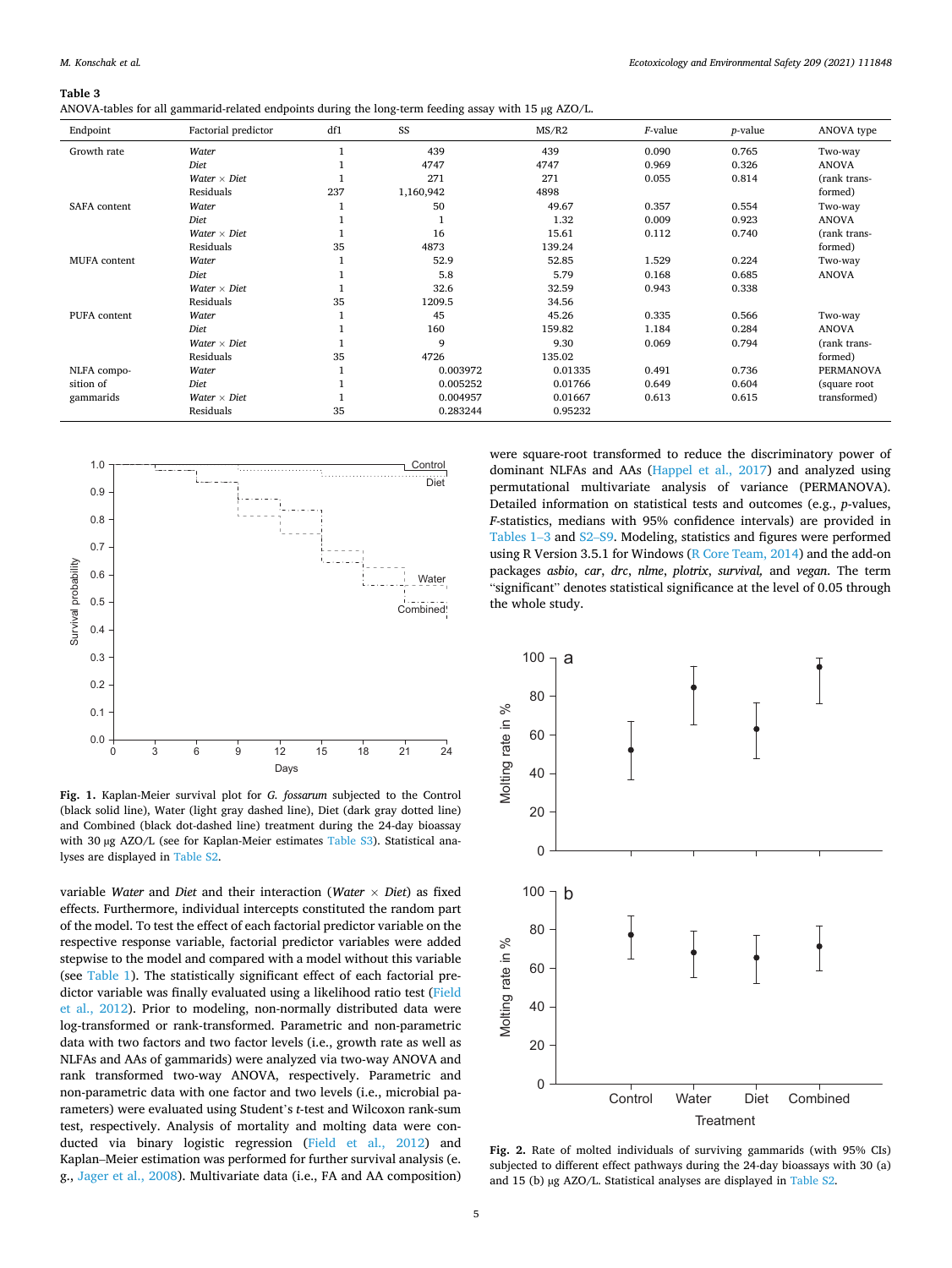<span id="page-5-0"></span>

**Fig. 3.** Median (with 95% CIs) leaf consumption and feces production of *G. fossarum* subjected to the Control (black square), Water (light gray dot), Diet (dark gray triangle) and Combined (black asterisk) treatments during the 24-day bioassays with 30 (a and b) and 15 (c and d) µg AZO/L. Statistical analyses are displayed in [Table 1.](#page-3-0) (For interpretation of the references to color in this figure legend, the reader is referred to the web version of this article.)

# **3. Results and discussion**

# *3.1. 24-day bioassay with 30 µg AZO/L*

In accordance with our hypothesis, waterborne AZO exposure (30 µg/L) caused higher effects compared to the dietary pathway. In fact, waterborne exposure resulted in 50% (significant) mortality over the study duration, while this variable remained on the control level in the dietary treatment ([Fig. 1](#page-4-0); Tables S2 and S3). This high mortality after 24 days of exposure was observed at an AZO concentration roughly 9-fold and 5-fold higher for *G. pulex* and *G. fossarum* after 4 and 7 days of exposure, respectively [\(Beketov and Liess, 2008; Zubrod et al., 2014](#page-7-0)). Moreover, the observed high chronic toxicity is in line with a recent study using another amphipod shredder, *Hyalella azteca*, reporting 50% mortality at 9.5 µg/L after up to 42 days of exposure [\(Kunz et al., 2017](#page-7-0)). Although the mode of action of AZO in aquatic invertebrates is unknown, it is suggested that the inhibition of mitochondrial respiration induces cellular oxidative stress ([Elskus, 2012; Rodrigues et al., 2013](#page-7-0)), damaging essential cellular biomolecules (e.g., DNA, proteins and lipids) and ultimately causing cell death [\(Lushchak, 2011\)](#page-8-0). Furthermore, the high mortality could be related to a synergistic effect of the fungicide stress and increased reproductive activities of male gammarids (prior to field sampling) in spring/summer. Gammarids could be more susceptible to AZO in spring/summer than in late autumn/early winter, due to higher energy expenditures for other energy requiring functions (e.g., mating activity; [Becker et al., 2013](#page-7-0)) reducing the energy investment in maintenance (stress protection and damage repair). The contribution of energy investment in reproduction to the observed toxicity cannot be determined here but could stimulate future research.

Besides lethal effects, molting activity of surviving gammarids was

increased under waterborne AZO exposure [\(Fig. 2](#page-4-0); Table S2). This response could be caused by an AZO-induced increased activity of molting hormones (hydroxylated ecdysteroids; [Zou, 2020\)](#page-8-0), which, however, needs further attention in follow up experiments. Moreover, waterborne AZO exposure reduced gammarids' leaf consumption (up to 65%; Fig. 3a), resulting in a significantly lower feces production (up to 70%; Fig. 3b; [Table 1](#page-3-0)). Over the course of the study, leaf consumption and feces production increased in the Water and Combined treatment approaching the control level. This recovery is most likely explained by variability in tolerance to chemical stress among individuals within the same population ([Barata et al., 2002\)](#page-7-0). Probably, the most sensitive gammarids (i.e., those whose leaf consumption and feces production were most affected) died during the bioassay leaving more tolerant specimen behind. However, a significantly negative growth rate (i.e., animals lost body mass) was observed for surviving animals at test termination ([Fig. 4](#page-6-0)a; [Table 2\)](#page-3-0). Therefore, it seems plausible that the mass loss ( $\sim$ 10%) was caused by a reduction of TAGs or proteins due to an increased use of energy reserves as, in fact, AZO increases the energy expenditure for defense and repair mechanisms in animals by inducing oxidative stress ([Han et al., 2014, 2016](#page-7-0)). Contrary to this assumption, NLFAs and AAs were non-significantly and significantly elevated [\(Ta](#page-3-0)[bles 2 and](#page-3-0) S4–S7), respectively, indicating that AZO induced a metabolic dysfunction. Indeed, chemical stressors can disrupt energy metabolism in invertebrates and, thus, organisms' energy homeostasis ([Lee et al.,](#page-8-0)  [2018\)](#page-8-0). The mitochondrial oxidative phosphorylation inhibitor AZO, for instance, acts as metabolic disruptor by impairing mitochondrial respiration and thus promotes TAG accumulation in the organism ([Kassotis](#page-7-0)  [and Stapleton, 2019\)](#page-7-0) as well as possibly inhibited the catabolism of AAs. Although, stress-induced shifts in AA composition were also shown in previous studies (e.g., [Powell et al., 1982; Graney and Giesy, 1987\)](#page-8-0), this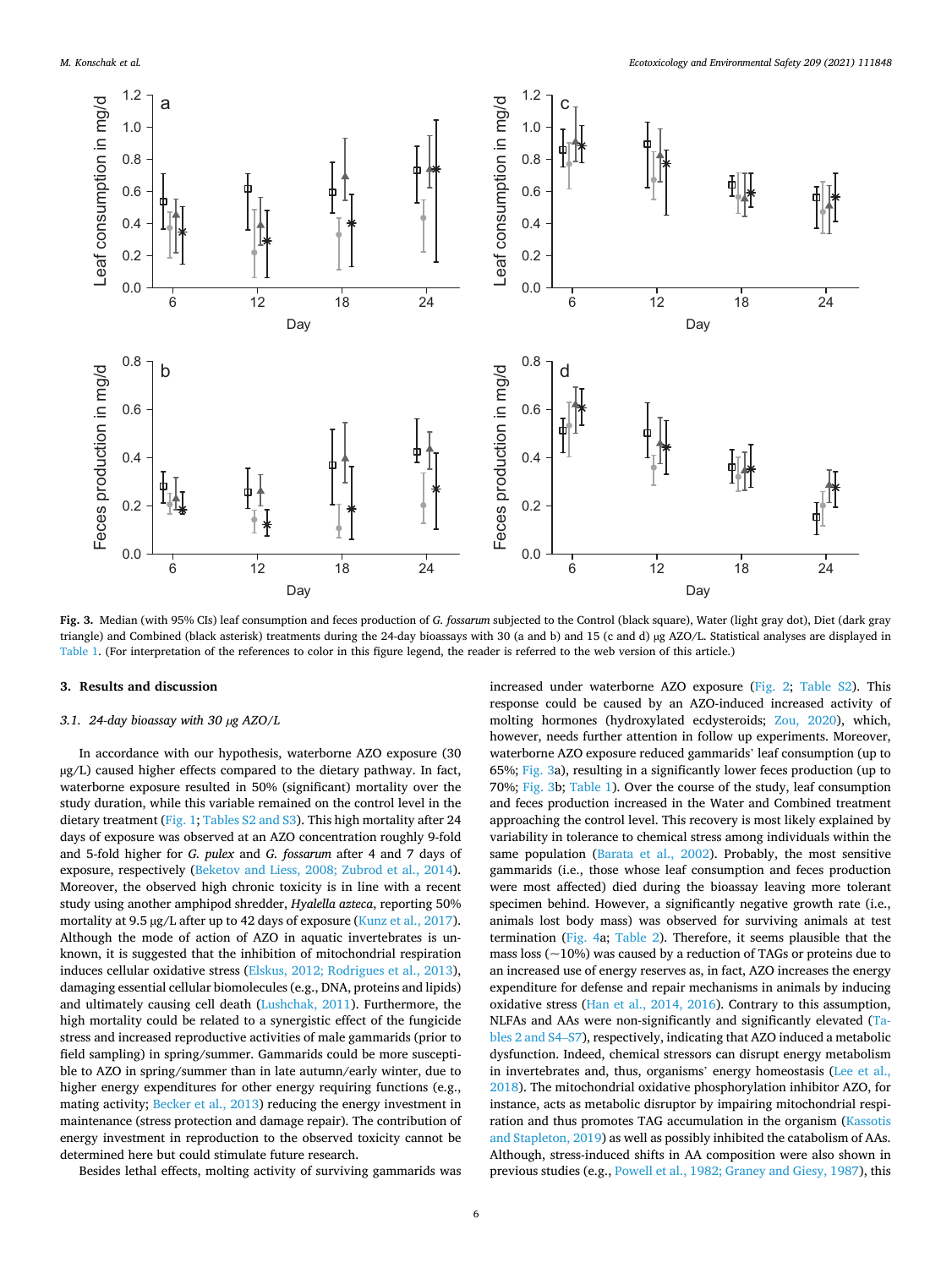<span id="page-6-0"></span>

**Fig. 4.** Median (with 95% CIs) growth rate of *G. fossarum* subjected to different effect pathways during the 24-day bioassays with 30 (a) and 15 (b) µg AZO/L. Statistical analyses are displayed in [Table 2.](#page-3-0)

variable has hardly been studied. As a consequence of this insufficient knowledge of biochemical processes, these data are challenging to interpret and only descriptively presented in the present work. Nonetheless, the negative growth rate could be explained by the depletion of other biomolecules, such as the carbohydrate glycogen, utilized to cope with energy demands to maintain vital processes in organisms [\(Willmer](#page-8-0)  [et al., 2005](#page-8-0)). Contrary to FAs, glucose first undergoes the anaerobic metabolic pathway (i.e., glycolysis) for energy production and thus does not rely completely on the aerobic metabolic pathway (i.e., Krebs cycle followed by the oxidative phosphorylation; [Sokolova et al., 2012](#page-8-0)), which is potentially disrupted by AZO. This assumption finds support in the gammarid weight loss of  $\sim$ 10% detected during the present study, an effect size that equals the reported glycogen concentration in *G. fossarum* ([Koop et al., 2011](#page-7-0)). Hence, gammarids may have exhausted their glycogen reserves under waterborne AZO exposure. Even though some AAs (e.g., aspartate and glutamate) can be metabolized via the anaerobic pathway in crustaceans, their utilization for energy production is comparably low [\(Hervant et al., 1995](#page-7-0)).

As expected, when the dietary and waterborne pathway act jointly, additive actions were observed for the energy processing of gammarids ([Table 1\)](#page-3-0), while an interaction effect of both pathways was detected for the growth rate ([Table 2\)](#page-3-0). Antagonism was concluded for this endpoint, as the observed growth rate reduction of 210% in the Combined treatment relative to the control cannot be explained by adding up the effect sizes of the sole pathways (i.e. expected effect size is  $\sim$ 330% based on 80% and 250% reduction in the Diet and Water treatment). It is possible that the depletion of carbohydrates reached almost its maximum level in the presence of waterborne AZO exposure during the 24-day bioassay. This might explain the similar median reduction of the growth rate in the Water ( $\sim$ 250%) and the Combined treatment ( $\sim$ 210%), which in

turn supports the hypothesis that AZO via the dietary pathway seems to be of minor importance.

# *3.2. 24-day bioassay with 15 µg AZO/L*

Contrary to our expectations, 15 µg AZO/L did not affect the energy processing and physiology of gammarids via the waterborne pathway ([Figs. 2](#page-4-0)b, [3c](#page-5-0), [3d](#page-5-0) and 4b; [Tables 1 and 3](#page-3-0)). [Zubrod et al. \(2014\)](#page-8-0) suggested that AZO has a steep dose-response relationship, which may indicate that 15 µg AZO/L is below the threshold concentration causing effects on the measured response variables in gammarids during 24 days. However, seasonal variations in sensitivity of *Gammarus* ssp. to waterborne exposure of chemical stressors complicates a direct comparison of both bioassays (cf. [Dalhoff et al., 2018](#page-7-0)), even though animals with similar size (i.e., cephalothorax length of 1.2 – 1.6 mm) acclimatized under laboratory conditions prior to the start of each bioassay were used. Moreover, it is possible that the involvement of both sexes during the second bioassay masked adverse effects by increasing variability in the assessed population as male and female gammarids differ in their physiology and, thus, probably in their sensitivity towards contaminants (e.g., [Gismondi et al., 2012](#page-7-0)).

When *G. fossarum* was fed leaves conditioned in the presence of 15 µg AZO/L, leaf consumption and physiological fitness (i.e., somatic growth and energy reserves) were not significantly affected ([Tables 1, 3](#page-3-0) and S2), but feces production was significantly increased (up to 85%; [Fig. 3d](#page-5-0); [Table 1\)](#page-3-0), suggesting a lower assimilation efficiency likely triggered by a lower food quality (Bärlocher [and Kendrick, 1975a\)](#page-7-0). Indeed, FA contents of leaves conditioned in presence of AZO were generally higher (Tables S8 and S9). As the FA content decreases during leaf litter breakdown, these higher FA levels indicate a lower microbial activity ([Torres-Ruiz and Wehr, 2010\)](#page-8-0). However, an AZO-induced decrease in ergosterol content (i.e., proxy for fungal biomass) and bacterial densities was not observed, suggesting AZO to trigger direct or indirect (through changes in microbial community structure) reductions in decomposition efficiency. Comparable effects were not observed in the first bioassay, which is most likely explained by the use of microbial inocula from different seasons (summer vs. autumn) resulting in differences in the leaf-associated fungal species composition (Nikolcheva and Bärlocher, [2005\)](#page-8-0) with a potentially different susceptibility to fungicide stress (cf. [Zubrod et al., 2015a](#page-8-0)). Taken together, our data suggest that AZO can affect shredders' energy processing indirectly (via the dietary pathway) at concentrations not considered harmful when applied via the water phase. This indirect pathway is likely triggered by alterations in leaves' microbial conditioning and, consequently, food quality. The mechanisms are, however, not yet fully understood.

# **4. Conclusion**

The present study shows that AZO is not only moderately to highly toxic to amphipod shredders (cf. [Zubrod et al., 2019](#page-8-0)), but probably also functions as metabolic disruptor – a yet overlooked mode of action in invertebrates. Therefore, further studies should target the underlying physiological mechanisms of the lipid, protein and glycogen catabolism. Moreover, it is evident from the present study that the relevance of waterborne and dietary exposure depends strongly on the concentrations applied as well as the sensitivity of the leaf-associated microbial community. The dietary pathway appears to be more relevant at lower AZO concentrations. The latter may be relevant in the field, as fungicide concentrations in the lower µg/L range have frequently been reported and can be detected even during the base flow in agricultural streams (e. g., [Rabiet et al., 2010\)](#page-8-0). In contrast, the higher test concentration can be considered as worst case ([Berenzen et al., 2005\)](#page-7-0). In the light of invasive fungal pathogens and global climate change ([Stokstad, 2004; Elad and](#page-8-0)  [Pertot, 2014\)](#page-8-0), which are expected to increase fungicide use, the exposure to fungicides and consequent waterborne and dietary effects are deemed increasingly relevant.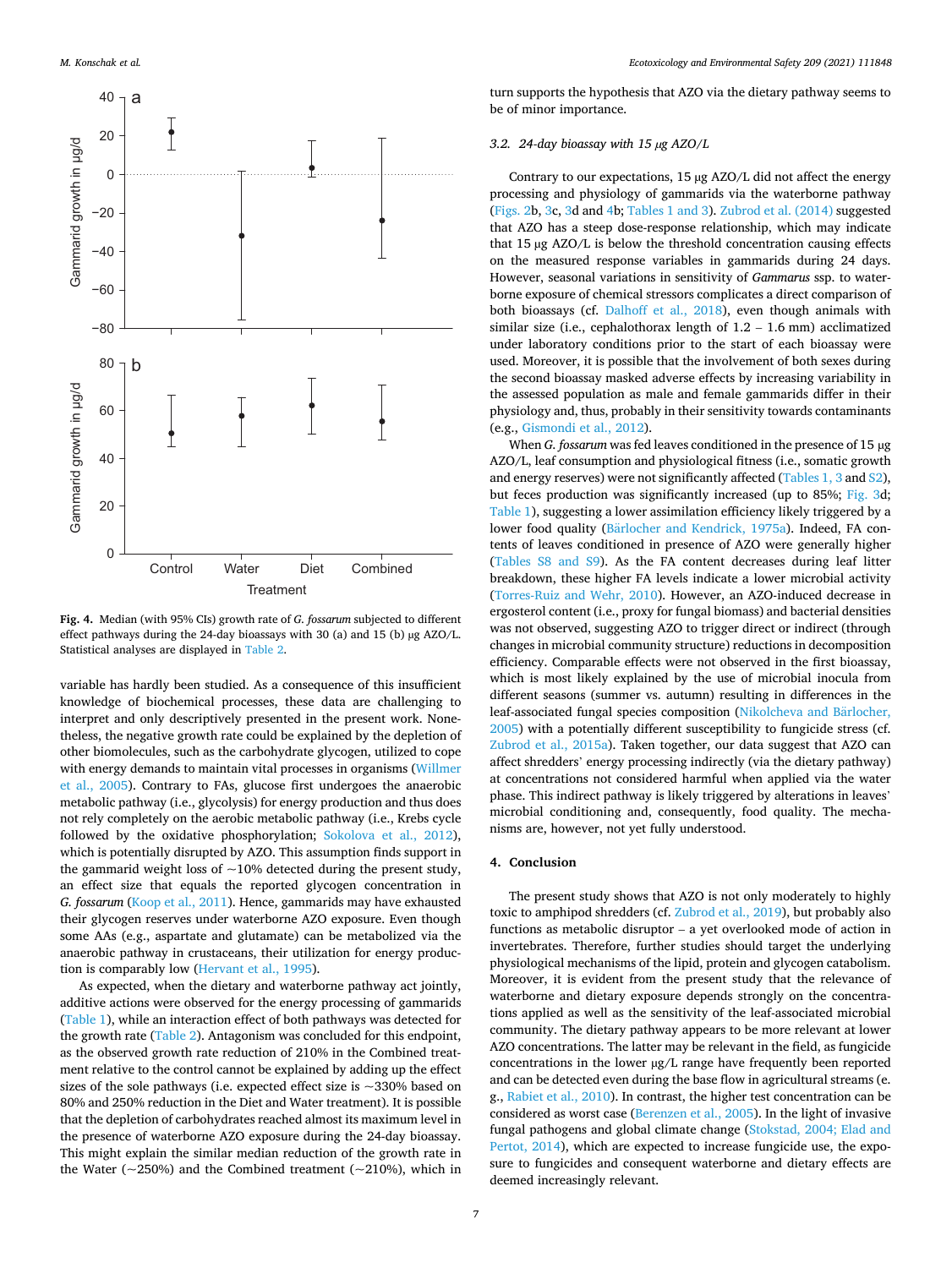# <span id="page-7-0"></span>**CRediT authorship contribution statement**

**M. Konschak:** Conceptualization, Methodology, Formal analysis, Investigation, Writing - original draft, Visualization, Project administration **J.P. Zubrod:** Conceptualization, Writing - review & editing, Supervision **P. Baudy:** Conceptualization, Investigation **P. Fink:** Methodology, Writing - review & editing, Resources **K.G.J. Kenngott:**  Conceptualization, Methodology, Resources **D. Englert:** Investigation **N. Röder: Investigation C. Ogbeide: Investigation R. Schulz: Concep**tualization, Resources, Writing - review & editing, Funding acquisition **M. Bundschuh:** Conceptualization, Resources, Writing - review & editing, Supervision, Funding acquisition.

# **Declaration of Competing Interest**

The authors declare that they have no known competing financial interests or personal relationships that could have appeared to influence the work reported in this paper.

# **Acknowledgments**

The authors thank Therese Bürgi for the HPLC analyses and Zacharias Steinmetz for support with the GC analyses. Moreover, we thank Bianca Frombold, Bastian Herrmann, Nadine Kämmer and Annika Pollitt for laboratory assistance and the reviewers for thoughtful comments and their efforts to improve this paper. This study was funded by the German Research Foundation (Germany), Project AQUA-REG (DFG; SCHU2271/14-1).

# **Appendix A. Supporting information**

Supplementary data associated with this article can be found in the online version at [doi:10.1016/j.ecoenv.2020.111848](https://doi.org/10.1016/j.ecoenv.2020.111848).

# **References**

- [Artigas, J., Majerholc, J., Foulquier, A., Margoum, C., Volat, B., Neyra, M., Pesce, S.,](http://refhub.elsevier.com/S0147-6513(20)31684-5/sbref1)  [2012. Effects of the fungicide tebuconazole on microbial capacities for litter](http://refhub.elsevier.com/S0147-6513(20)31684-5/sbref1) [breakdown in streams. Aquat. Toxicol. 122](http://refhub.elsevier.com/S0147-6513(20)31684-5/sbref1)–123, 197–205.
- [Azeez, O.I., Meintjes, R., Chamunorwa, J.P., 2014. Fat body, fat pad and adipose tissues](http://refhub.elsevier.com/S0147-6513(20)31684-5/sbref2)  [in invertebrates and vertebrates: the nexus. Lipids Health Dis. 13, 1](http://refhub.elsevier.com/S0147-6513(20)31684-5/sbref2)–13.
- [Badawy, A.A.-B., 2019. The EZ:Faast family of amino acid analysis kits: application of the](http://refhub.elsevier.com/S0147-6513(20)31684-5/sbref3)  [GC-FID kit for rapid determination of plasma tryptophan and other amino acids.](http://refhub.elsevier.com/S0147-6513(20)31684-5/sbref3)  [Methods Mol. Biol. 2030, 119](http://refhub.elsevier.com/S0147-6513(20)31684-5/sbref3)–130.
- [Baldy, V., Gobert, V., Guerold, F., Chauvet, E., Lambrigot, D., CHarcosset, J.-Y., 2007.](http://refhub.elsevier.com/S0147-6513(20)31684-5/sbref4)  [Leaf litter breakdown budgets in streams of various trophic status: effects of](http://refhub.elsevier.com/S0147-6513(20)31684-5/sbref4) [dissolved inorganic nutrients on microorganisms and invertebrates. Freshw. Biol. 52,](http://refhub.elsevier.com/S0147-6513(20)31684-5/sbref4)  [1322](http://refhub.elsevier.com/S0147-6513(20)31684-5/sbref4)–1335.
- [Barata, C., Baird, D.J., Mitchell, S.E., Soares, A.M.V.M., 2002. Among- and within](http://refhub.elsevier.com/S0147-6513(20)31684-5/sbref5)[population variability in tolerance to cadmium stress in natural populations of](http://refhub.elsevier.com/S0147-6513(20)31684-5/sbref5)  *Daphnia magna*[: implications for ecological risk assessment. Environ. Toxicol. Chem.](http://refhub.elsevier.com/S0147-6513(20)31684-5/sbref5)  [21, 1058](http://refhub.elsevier.com/S0147-6513(20)31684-5/sbref5)–1064.
- Bärlocher, [F., Kendrick, B., 1975a. Assimilation efficiency of](http://refhub.elsevier.com/S0147-6513(20)31684-5/sbref6) *Gammarus pseudolimnaeus* [\(Amphipoda\) feeding on fungal mycelium or autumn-shed leaves. Oikos 26, 55](http://refhub.elsevier.com/S0147-6513(20)31684-5/sbref6)–59. Bärlocher, F., Kendrick, B., 1975b. Leaf-conditioning by microorganisms. Oecologia 20, 359–[362](http://refhub.elsevier.com/S0147-6513(20)31684-5/sbref7).
- [Bartlett, D.W., Clough, J.M., Godwin, J.R., Hall, A.A., Hamer, M., Parr-Dobrzanski, B.,](http://refhub.elsevier.com/S0147-6513(20)31684-5/sbref8) [2002. The strobilurin fungicides. Pest. Manag. Sci. 58, 649](http://refhub.elsevier.com/S0147-6513(20)31684-5/sbref8)–662.
- Baschien, C., Marvanová, [L., Szewzyk, U., 2006. Phylogeny of selected aquatic](http://refhub.elsevier.com/S0147-6513(20)31684-5/sbref9) [hyphomycetes based on morphological and molecular data. Nova Hedwig. Beih. 83,](http://refhub.elsevier.com/S0147-6513(20)31684-5/sbref9)  311–[352](http://refhub.elsevier.com/S0147-6513(20)31684-5/sbref9).
- [Becker, J., Ortmann, C., Wetzel, M.A., Winkelmann, C., Koop, J.H.E., 2013. Mate](http://refhub.elsevier.com/S0147-6513(20)31684-5/sbref10)  [guarding in relation to seasonal changes in the energy reserves of two freshwater](http://refhub.elsevier.com/S0147-6513(20)31684-5/sbref10) amphipods (*Gammarus fossarum* and *G. pulex*[\). Freshw. Biol. 58, 372](http://refhub.elsevier.com/S0147-6513(20)31684-5/sbref10)–381.
- Beketov, M.A., Liess, M., 2008. Potential of 11 pesticides to initiate downstream drift of [stream macroinvertebrates. Arch. Environ. Contam. Toxicol. 55, 247](http://refhub.elsevier.com/S0147-6513(20)31684-5/sbref11)–253. [Berenzen, N., Lentzen-Godding, A., Probst, M., Schulz, H., Schulz, R., Liess, M., 2005.](http://refhub.elsevier.com/S0147-6513(20)31684-5/sbref12)
- [A comparison of predicted and measured levels of runoff-related pesticide](http://refhub.elsevier.com/S0147-6513(20)31684-5/sbref12)  [concentrations in small lowland streams on a landscape level. Chemosphere 58,](http://refhub.elsevier.com/S0147-6513(20)31684-5/sbref12) 683–[691](http://refhub.elsevier.com/S0147-6513(20)31684-5/sbref12).
- [Bereswill, R., Golla, B., Streloke, M., Schulz, R., 2012. Entry and toxicity of organic](http://refhub.elsevier.com/S0147-6513(20)31684-5/sbref13) [pesticides and copper in vineyard streams: erosion rills jeopardise the efficiency of](http://refhub.elsevier.com/S0147-6513(20)31684-5/sbref13)  [riparian buffer strips. Agric. Ecosyst. Environ. 146, 81](http://refhub.elsevier.com/S0147-6513(20)31684-5/sbref13)–92.
- [Bonanno, A., Materia, V.C., Venus, T., Wesseler, J., 2017. The plant protection products](http://refhub.elsevier.com/S0147-6513(20)31684-5/sbref14)  [\(PPP\) sector in the European Union: a special view on herbicides. Eur. J. Dev. Res.](http://refhub.elsevier.com/S0147-6513(20)31684-5/sbref14)  [29, 575](http://refhub.elsevier.com/S0147-6513(20)31684-5/sbref14)–595.
- [Borgmann, U., 1996. Systematic analysis of aqueous ion requirements of](http://refhub.elsevier.com/S0147-6513(20)31684-5/sbref15) *Hyalella azteca*: [a standard artificial medium including the essential bromide ion. Arch. Environ.](http://refhub.elsevier.com/S0147-6513(20)31684-5/sbref15)  [Contam. Toxicol. 30, 356](http://refhub.elsevier.com/S0147-6513(20)31684-5/sbref15)–363.
- Buesing, N., 2005. Bacterial counts and biomass determination by epifluorescence microscopy. In: Graça, M.A.S., Bärlocher, F., Gessner, M.O. (Eds.), Methods to Study [Litter Decomposition: A Practical Guide, vol. 27. Springer, Dordrecht, London,](http://refhub.elsevier.com/S0147-6513(20)31684-5/sbref16)  [pp. 203](http://refhub.elsevier.com/S0147-6513(20)31684-5/sbref16)–208.
- [Bundschuh, M., McKie, B.G., 2016. An ecological and ecotoxicological perspective on](http://refhub.elsevier.com/S0147-6513(20)31684-5/sbref17) [fine particulate organic matter in streams. Freshw. Biol. 61, 2063](http://refhub.elsevier.com/S0147-6513(20)31684-5/sbref17)-207
- [Dalhoff, K., Gottardi, M., Rinnan, Å., Rasmussen, J.J., Cedergreen, N., 2018. Seasonal](http://refhub.elsevier.com/S0147-6513(20)31684-5/sbref18) sensitivity of *Gammarus pulex* [towards the pyrethroid cypermethrin. Chemosphere](http://refhub.elsevier.com/S0147-6513(20)31684-5/sbref18) [200, 632](http://refhub.elsevier.com/S0147-6513(20)31684-5/sbref18)–640.
- [Dang, C.K., Chauvet, E., Gessner, M.O., 2005. Magnitude and variability of process rates](http://refhub.elsevier.com/S0147-6513(20)31684-5/sbref19)  [in fungal diversity-litter decomposition relationships. Ecol. Lett. 8, 1129](http://refhub.elsevier.com/S0147-6513(20)31684-5/sbref19)–1137.
- [Elad, Y., Pertot, I., 2014. Climate change impacts on plant pathogens and plant diseases.](http://refhub.elsevier.com/S0147-6513(20)31684-5/sbref20)  [J. Crop. Improv. 28, 99](http://refhub.elsevier.com/S0147-6513(20)31684-5/sbref20)–139.
- [Elskus, A.A., 2012. Toxicity, sublethal effects, and potential modes of action of select](http://refhub.elsevier.com/S0147-6513(20)31684-5/sbref21) [fungicides on freshwater fish and invertebrates. US Geol. Surv.](http://refhub.elsevier.com/S0147-6513(20)31684-5/sbref21)
- [Feckler, A., Goedkoop, W., Zubrod, J.P., Schulz, R., Bundschuh, M., 2016. Exposure](http://refhub.elsevier.com/S0147-6513(20)31684-5/sbref22) [pathway-dependent effects of the fungicide epoxiconazole on a decomposer](http://refhub.elsevier.com/S0147-6513(20)31684-5/sbref22)[detritivore system. Sci. Total Environ. 571, 992](http://refhub.elsevier.com/S0147-6513(20)31684-5/sbref22)-1000.
- Fernández, D., Voss, K., Bundschuh, M., Zubrod, J.P., Schäfer, R.B., 2015. Effects of [fungicides on decomposer communities and litter decomposition in vineyard](http://refhub.elsevier.com/S0147-6513(20)31684-5/sbref23) [streams. Sci. Total Environ. 533, 40](http://refhub.elsevier.com/S0147-6513(20)31684-5/sbref23)–48.
- [Field, A., Miles, J., Field, Z., 2012. Discovering Statistics Using R. SAGE Publications.](http://refhub.elsevier.com/S0147-6513(20)31684-5/sbref24) [Fink, P., 2013. Invasion of quality: high amounts of essential fatty acids in the invasive](http://refhub.elsevier.com/S0147-6513(20)31684-5/sbref25)
- Ponto-Caspian mysid *Limnomysis benedeni*[. J. Plankton Res. 35, 907](http://refhub.elsevier.com/S0147-6513(20)31684-5/sbref25)–913. [Franke, U., 1977. Experimentelle Untersuchungen zur Respiration von](http://refhub.elsevier.com/S0147-6513(20)31684-5/sbref26) *Gammarus fossarum* in Abhängigkeit [von Temperatur, Sauerstoffkonzentration und](http://refhub.elsevier.com/S0147-6513(20)31684-5/sbref26) [Wasserbewegung. Arch. Hydrobiol. 369](http://refhub.elsevier.com/S0147-6513(20)31684-5/sbref26)–411.
- [Gessner, M.O., 2005. Ergosterol as a measure of fungal biomass. In: Graça, M.A.S.,](http://refhub.elsevier.com/S0147-6513(20)31684-5/sbref27)  Bärlocher, F., Gessner, M.O. (Eds.), Methods to Study Litter Decomposition: A [Practical Guide, vol. 67. Springer, Dordrecht, London, pp. 189](http://refhub.elsevier.com/S0147-6513(20)31684-5/sbref27)–195.
- [Gessner, M.O., Schmitt, A.L., 1996. Use of solid-phase extraction to determine ergosterol](http://refhub.elsevier.com/S0147-6513(20)31684-5/sbref28)  [concentrations in plant tissue colonized by fungi. Appl. Environ. Microbiol. 62,](http://refhub.elsevier.com/S0147-6513(20)31684-5/sbref28)  415–[419](http://refhub.elsevier.com/S0147-6513(20)31684-5/sbref28).
- [Gismondi, E., Beisel, J.-N., Cossu-Leguille, C., 2012. Influence of gender and season on](http://refhub.elsevier.com/S0147-6513(20)31684-5/sbref29)  [reduced glutathione concentration and energy reserves of](http://refhub.elsevier.com/S0147-6513(20)31684-5/sbref29) *Gammarus roeseli*. Environ. [Res. 118, 47](http://refhub.elsevier.com/S0147-6513(20)31684-5/sbref29)–52.
- [Graça, M.A.S., Maltby, L., Calow, P., 1993. Importance of fungi in the diet of](http://refhub.elsevier.com/S0147-6513(20)31684-5/sbref30) *Gammarus pulex* and *Asellus aquaticus*[: II. Effects on growth, reproduction and physiology.](http://refhub.elsevier.com/S0147-6513(20)31684-5/sbref30) [Oecologia 96, 304](http://refhub.elsevier.com/S0147-6513(20)31684-5/sbref30)–309.
- [Graney, R.L., Giesy, J.P., 1987. The effect of short-term exposure to pentachlorophenol](http://refhub.elsevier.com/S0147-6513(20)31684-5/sbref31) [and osmotic stress on the free amino acid pool of the freshwater amphipod](http://refhub.elsevier.com/S0147-6513(20)31684-5/sbref31) *Gammarus pseudolimnaeus* [Bousfield. Arch. Environ. Contam. Toxicol. 16, 167](http://refhub.elsevier.com/S0147-6513(20)31684-5/sbref31)–176.
- [Han, Y., Liu, T., Wang, J., Wang, J., Zhang, C., Zhu, L., 2016. Genotoxicity and oxidative](http://refhub.elsevier.com/S0147-6513(20)31684-5/sbref32)  [stress induced by the fungicide azoxystrobin in zebrafish \(](http://refhub.elsevier.com/S0147-6513(20)31684-5/sbref32)*Danio rerio*) livers. Pestic. [Biochem. Physiol. 133, 13](http://refhub.elsevier.com/S0147-6513(20)31684-5/sbref32)–19.
- [Han, Y., Zhu, L., Wang, J., Wang, J., Xie, H., Zhang, S., 2014. Integrated assessment of](http://refhub.elsevier.com/S0147-6513(20)31684-5/sbref33) [oxidative stress and DNA damage in earthworms \(](http://refhub.elsevier.com/S0147-6513(20)31684-5/sbref33)*Eisenia fetida*) exposed to [azoxystrobin. Ecotoxicol. Environ. Saf. 107, 214](http://refhub.elsevier.com/S0147-6513(20)31684-5/sbref33)–219.
- [Happel, A., Czesny, S., Rinchard, J., Hanson, S.D., 2017. Data pre-treatment and choice](http://refhub.elsevier.com/S0147-6513(20)31684-5/sbref34)  [of resemblance metric affect how fatty acid profiles depict known dietary origins.](http://refhub.elsevier.com/S0147-6513(20)31684-5/sbref34)  [Ecol. Res. 32, 757](http://refhub.elsevier.com/S0147-6513(20)31684-5/sbref34)–767.
- [Hervant, F., Mathieu, J., Barre, H., 1999. Comparative study on the metabolic responses](http://refhub.elsevier.com/S0147-6513(20)31684-5/sbref35)  [of subterranean and surface-dwelling amphipods to long-term starvation and](http://refhub.elsevier.com/S0147-6513(20)31684-5/sbref35)  [subsequent refeeding. J. Exp. Biol. 202, 3587](http://refhub.elsevier.com/S0147-6513(20)31684-5/sbref35)–3595.
- Hervant, F., Mathieu, J., Garin, D., Fréminet, A., 1995. Behavioral, ventilatory, and [metabolic responses to severe hypoxia and subsequent recovery of the hypogean](http://refhub.elsevier.com/S0147-6513(20)31684-5/sbref36)  *[Niphargus rhenorhodanensis](http://refhub.elsevier.com/S0147-6513(20)31684-5/sbref36)* and the epigean *Gammarus fossarum* (Crustacea: [Amphipoda\). Physiol. Zool. 68, 223](http://refhub.elsevier.com/S0147-6513(20)31684-5/sbref36)–244.
- [Hieber, M., Gessner, M.O., 2002. Contribution of stream detrivores, fungi, and bacteria to](http://refhub.elsevier.com/S0147-6513(20)31684-5/sbref37)  [leaf breakdown based on biomass estimates. Ecology 83, 1026](http://refhub.elsevier.com/S0147-6513(20)31684-5/sbref37)–1038.
- [Jager, K.J., van Dijk, P.C., Zoccali, C., Dekker, F.W., 2008. The analysis of survival data:](http://refhub.elsevier.com/S0147-6513(20)31684-5/sbref38)  [the Kaplan-Meier method. Kidney Int. 74, 560](http://refhub.elsevier.com/S0147-6513(20)31684-5/sbref38)–565.
- [Kassotis, C.D., Stapleton, H.M., 2019. Endocrine-mediated mechanisms of metabolic](http://refhub.elsevier.com/S0147-6513(20)31684-5/sbref39) [disruption and new approaches to examine the public health threat. Front.](http://refhub.elsevier.com/S0147-6513(20)31684-5/sbref39) [Endocrinol. 10, 39.](http://refhub.elsevier.com/S0147-6513(20)31684-5/sbref39)
- [Konschak, M., Zubrod, J.P., Baudy, P., Fink, P., Kenngott, K., Lüderwald, S., Englert, K.,](http://refhub.elsevier.com/S0147-6513(20)31684-5/sbref40)  [Jusi, C., Schulz, R., Bundschuh, M., 2020. The importance of diet-related effects of](http://refhub.elsevier.com/S0147-6513(20)31684-5/sbref40) [the antibiotic ciprofloxacin on the leaf-shredding invertebrate](http://refhub.elsevier.com/S0147-6513(20)31684-5/sbref40) *Gammarus fossarum*  [\(Crustacea; Amphipoda\). Aquat. Toxicol. 222, 1](http://refhub.elsevier.com/S0147-6513(20)31684-5/sbref40)–10.
- [Koop, J.H.E., Winkelmann, C., Becker, J., Hellmann, C., Ortmann, C., 2011. Physiological](http://refhub.elsevier.com/S0147-6513(20)31684-5/sbref41)  [indicators of fitness in benthic invertebrates: a useful measure for ecological health](http://refhub.elsevier.com/S0147-6513(20)31684-5/sbref41)  [assessment and experimental ecology. Aquat. Ecol. 45, 547](http://refhub.elsevier.com/S0147-6513(20)31684-5/sbref41)–559.
- [Kunz, J.L., Ingersoll, C.G., Smalling, K.L., Elskus, A.A., Kuivila, K.M., 2017. Chronic](http://refhub.elsevier.com/S0147-6513(20)31684-5/sbref42)  [toxicity of azoxystrobin to freshwater amphipods, midges, cladocerans, and mussels](http://refhub.elsevier.com/S0147-6513(20)31684-5/sbref42)  [in water-only exposures. Environ. Toxicol. Chem. 36, 2308](http://refhub.elsevier.com/S0147-6513(20)31684-5/sbref42)–2315.
- [Kunz, P.Y., Kienle, C., Gerhardt, A., 2010.](http://refhub.elsevier.com/S0147-6513(20)31684-5/sbref43) *Gammarus* spp. in aquatic ecotoxicology and [water quality assessment: toward integrated multilevel tests. Rev. Environ. Contam.](http://refhub.elsevier.com/S0147-6513(20)31684-5/sbref43)  [Toxicol. 205, 1](http://refhub.elsevier.com/S0147-6513(20)31684-5/sbref43)–76.
- Langsrud, Ø[., 2003. ANOVA for unbalanced data: use type II instead of type III sums of](http://refhub.elsevier.com/S0147-6513(20)31684-5/sbref44)  [squares. Stat. Comput. 13, 163](http://refhub.elsevier.com/S0147-6513(20)31684-5/sbref44)–167.